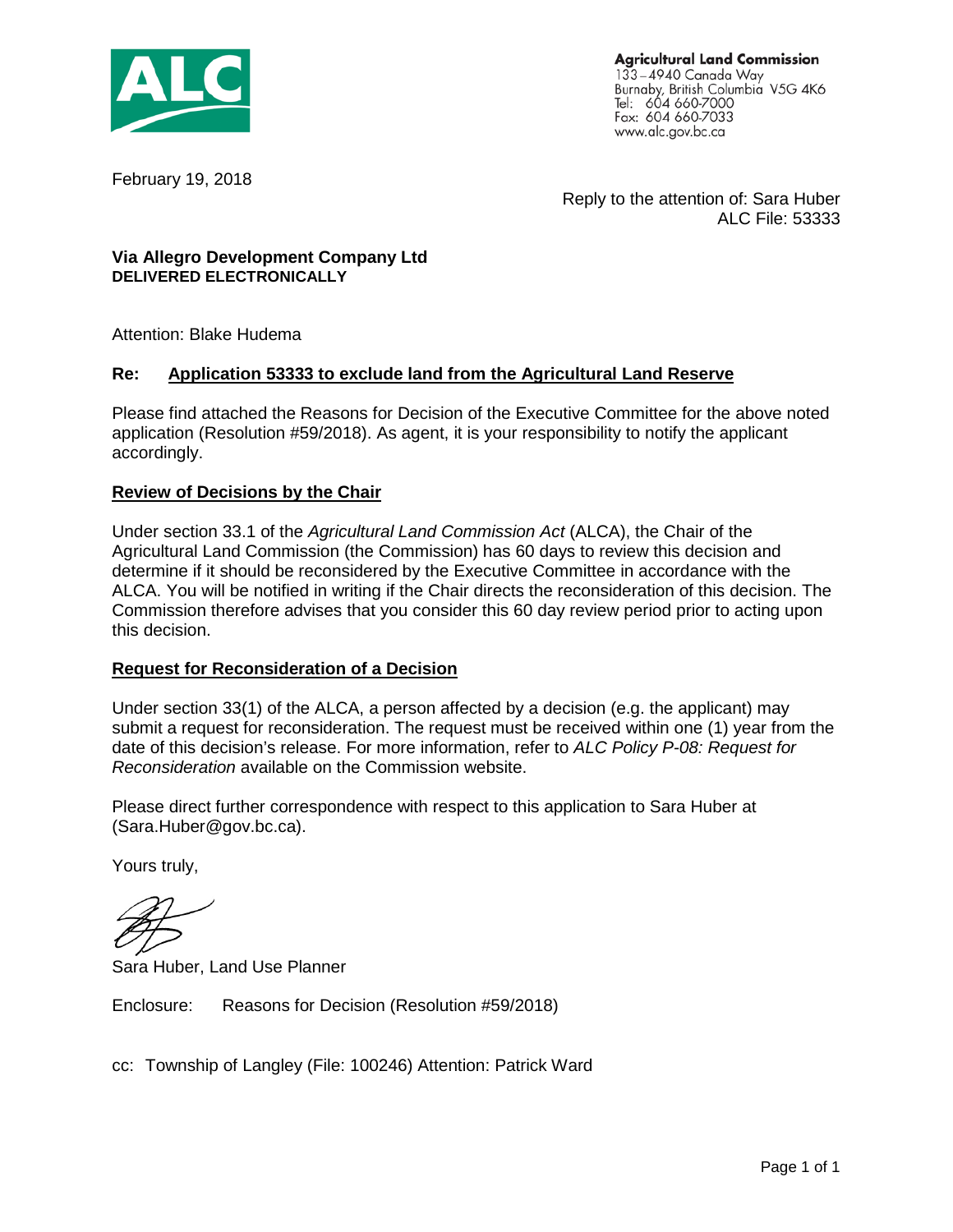

# **AGRICULTURAL LAND COMMISSION FILE 53333 REASONS FOR DECISION OF THE EXECUTIVE COMMITTEE**

**Exclusion application submitted under s. 30(1) of the** *Agricultural Land Commission Act*

| <b>Applicants:</b>          | <b>Marjorie Butler</b>                            |
|-----------------------------|---------------------------------------------------|
|                             | <b>Charleen Lowe</b>                              |
|                             | <b>Natalie Butler</b>                             |
|                             | <b>Allan Hays</b>                                 |
| Agent:                      | <b>Blake Hudema, Via Allegro Development</b>      |
|                             | <b>Company Ltd.</b>                               |
| <b>Property:</b>            | <b>Parcel Identifier: 009-240-535</b>             |
|                             | Legal Description: Lot A, Except: Firstly: The    |
|                             | North 169.4 Feet; Secondly: The Easterly 33 Feet; |
|                             | Thirdly: Part Subdivided By Plan 85653; Section   |
|                             | 30, Township 13, New Westminster District, Plan   |
|                             | 10121                                             |
|                             | Civic: 3250 - 264 Street, Langley BC              |
|                             | Area: 17.6 ha                                     |
| <b>Executive Committee:</b> | <b>Frank Leonard, Chair</b>                       |
|                             | <b>William Zylmans, South Coast Panel Chair</b>   |
|                             | <b>Richard Mumford, Interior Panel Chair</b>      |
|                             | Linda Michaluk, Island Panel Chair                |
|                             | David Zehnder, Kootenay Panel Chair               |
|                             | Dave Merz, North Panel Chair                      |
|                             | Gerald Zimmerman, Okanagan Panel Chair            |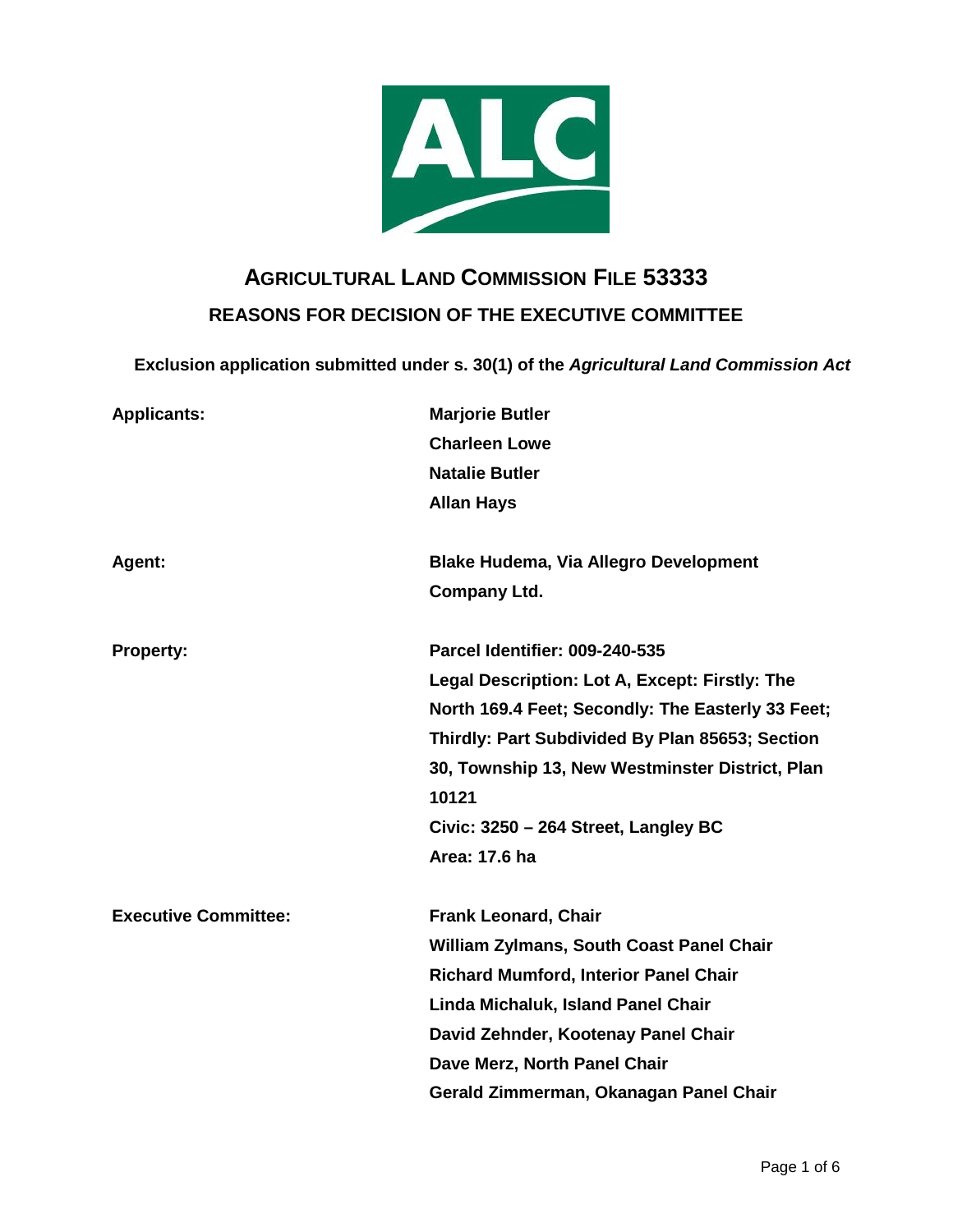

## **OVERVIEW**

- [1] The Property is located within the Agricultural Land Reserve (ALR) as defined in s. 1 of the *Agricultural Land Commission Act* (the ALCA). The Property is located within Zone 1 as defined in s. 4.2 of the ALCA.
- [2] The Applicants are applying to the Agricultural Land Commission (the "Commission") to exclude the Property from the ALR for residential development (the "Proposal").
- [3] The first issue the Executive Committee considered is whether the Property is appropriately designated as ALR based on its agricultural capability and suitability.
- [4] The second issue the Executive Committee considered is whether the exclusion of the Property for residential purposes would impact the surrounding ALR land.
- [5] The third issue the Executive Committee considered is whether the Proposal is consistent with the Commission's comments regarding the Aldergrove Community Plan Update.
- [6] The Proposal was considered in the context of the purposes of the Commission set out in s. 6 of the ALCA*.* These purposes are:
	- (a) to preserve agricultural land;
	- (b) to encourage farming on agricultural land in collaboration with other communities of interest; and
	- (c) to encourage local governments, first nations, the government and its agents to enable and accommodate farm use of agricultural land and uses compatible with agriculture in their plans, bylaws and policies.

### **EVIDENTIARY RECORD**

[7] The Proposal along with related documentation from the Applicants, Agent, local government, Commission, and third parties is collectively referred to as the "Application". All documentation in the Application was disclosed to the Agent in advance of this decision.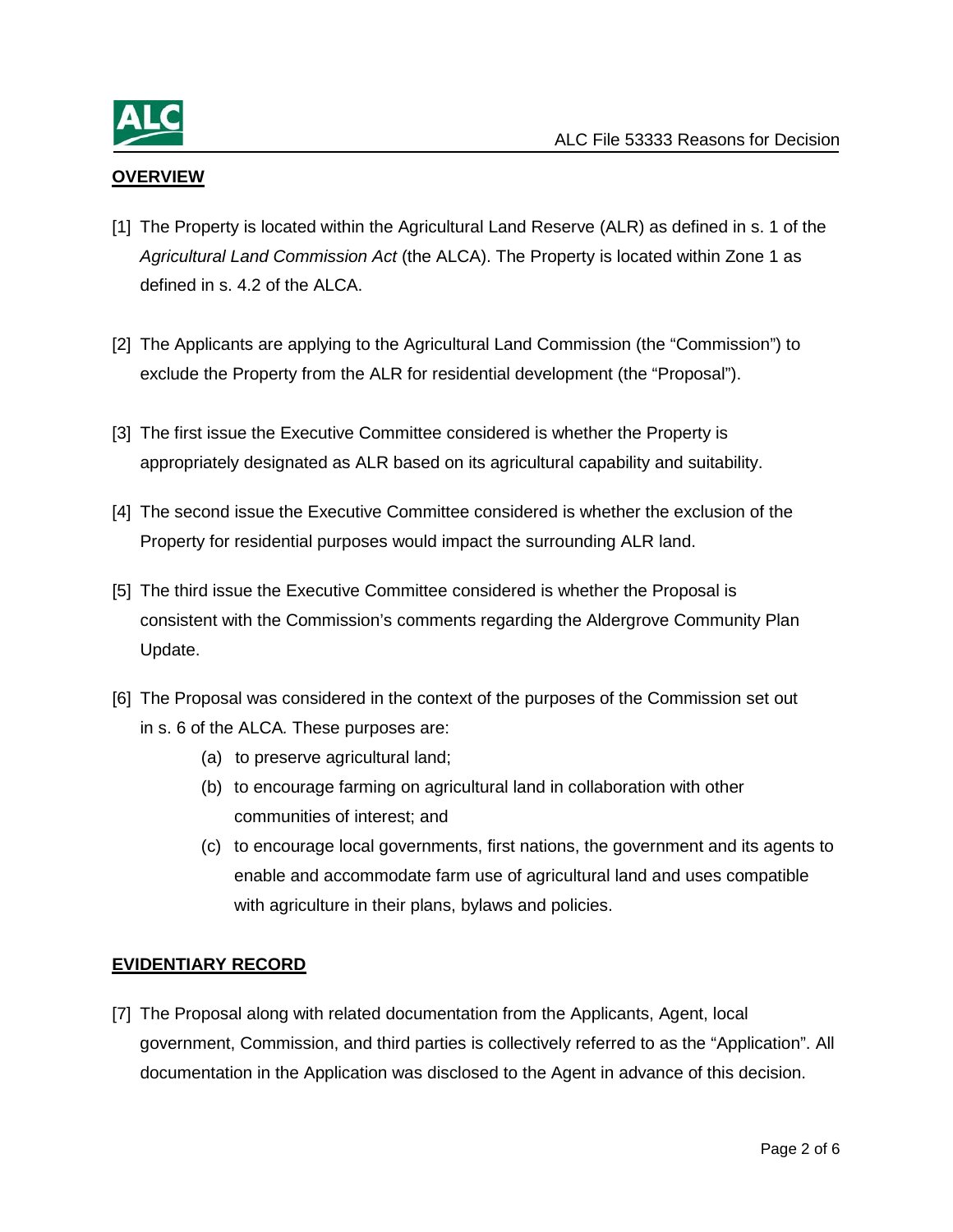

[8] On December 8, 2017, the Executive Committee conducted a meeting with the Applicants and Agent at the ALC Office (the Applicant Meeting). An applicant meeting report was prepared and was certified as accurately reflecting the observations and discussions of the Applicant Meeting by the Agent on January 8, 2018 (the "Applicant Meeting Report").

## **BACKGROUND**

- [9] In 1995, the Township of Langley (the "Township") submitted a "block" application requesting exclusion of 25 properties, totalling 194.1 ha of land, in order to accommodate future growth of the Aldergrove community. The block exclusion application included the Property. At the time, the Commission expressed concern that if land to accommodate urban growth was consistently acquired from the ALR, food lands under provincial protection would diminish at a rapid rate. The Commission stated that local governments must explore other avenues to accommodate urban growth both within a larger regional context and through more innovative and creative urban land use planning options, such as denser infill and redevelopment possibilities in order to accommodate more people within a smaller geographic area rather than eroding the ALR. The application was refused by Resolution #245/96.
- [10] The Application was originally submitted in 2013. On June 17, 2013, the Township Council reviewed the Application and resolved:

*That Council authorize referral of the exclusion application submitted by Genstar Development Company for property located at 3250 – 264 Street within the Agricultural Land Reserve to the Provincial Agricultural Land Commission, as the proposal allows for the expansion of the Aldergrove Community Plan area in accordance with overall Township growth management objectives and Metro Vancouver's Regional Growth Strategy.* 

[11] The Commission received the Application in July 2013. In 2015, the Commission sent a letter to the Applicants stating that the Commission was aware that the Township was undertaking a planning initiative for the Aldergrove area that may involve the Property. The Commission advised that, if the Applicants wish to proceed with the Application, it may be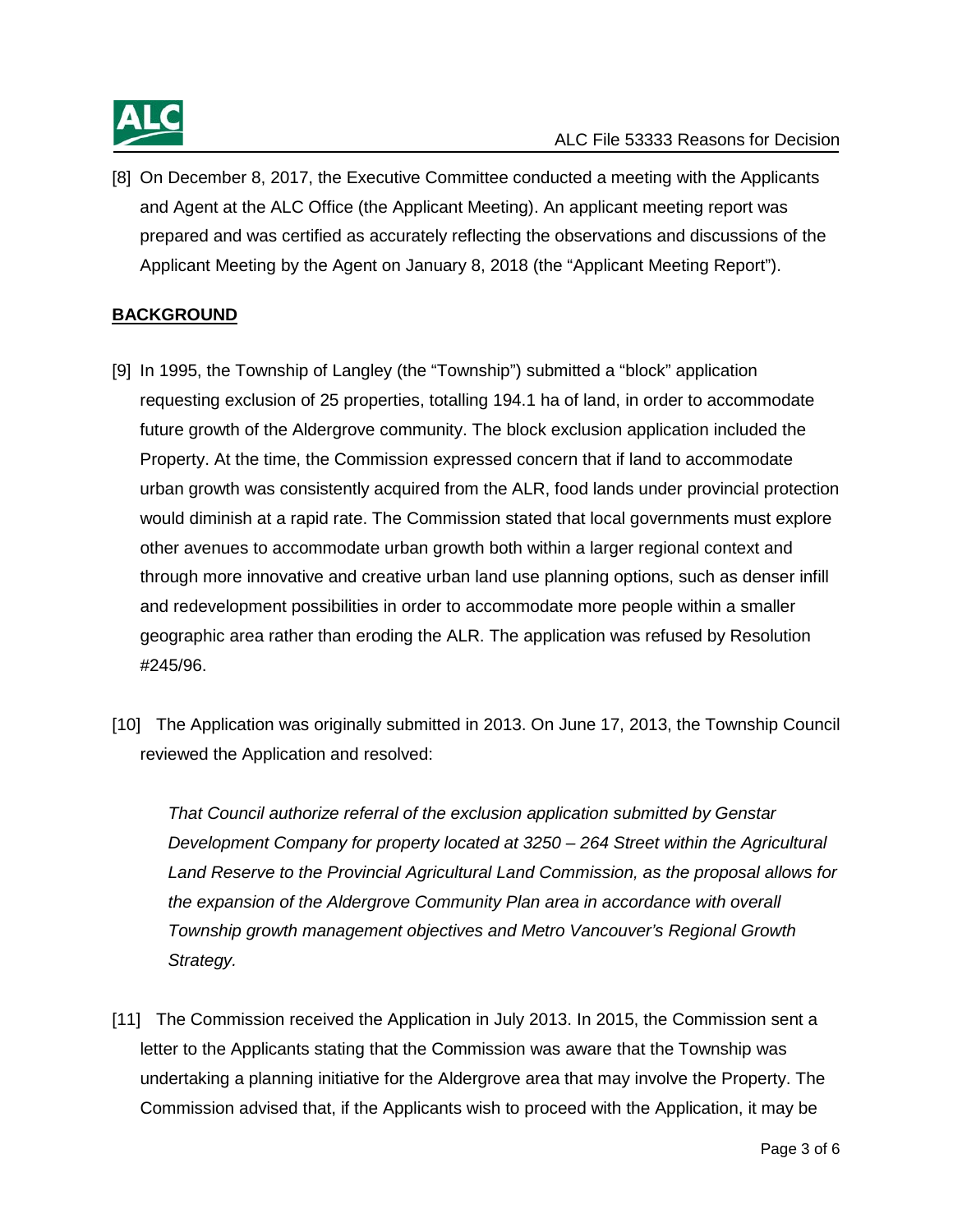

beneficial to view the result of the planning initiative prior to the Commission reviewing the Application. Therefore, the Commission awaited the results of the Township's planning review prior to further consideration of the Proposal.

- [12] In October 2016, the Township forwarded the Commission a draft copy of the Aldergrove Community Plan Update.
- [13] On July 23, 2017, the Executive Committee offered comments to the Aldergrove Community Plan Update and its consistency with the purposes of the *ALCA* and the Agricultural Land Reserve Use, Subdivision and Procedure Regulation (the "Regulation"). With specific reference to Sub-Area 2 where the Property is located, the Executive Committee provided the following findings:

*The Executive Committee finds that the properties comprising both Sub-Area 2 and Sub-Area 3 are capable of supporting agriculture either at present or in future based on site visit observations, BCLI mapping, and historical aerial imagery. The Executive Committee finds that basic improvements such as ditch cleaning and brush clearing could be easily implemented in order to bring both Sub-Area 2 and Sub-Area 3 back into agricultural use.*

*The Executive Committee finds that the proposed exclusion of Sub-Area 2 for residential purposes may increase urban-agricultural conflicts due to the proximity of the existing mushroom farming operation located directly to the north. Although the Executive Committee acknowledges that appropriate edge planning could be done in order to mitigate these potential conflicts, this factor alone does not justify the proposed exclusion.*

By Resolution #2653/2017, the Executive Committee did not endorse the Aldergrove Community Plan Update and requested that the Township make revisions to the plan.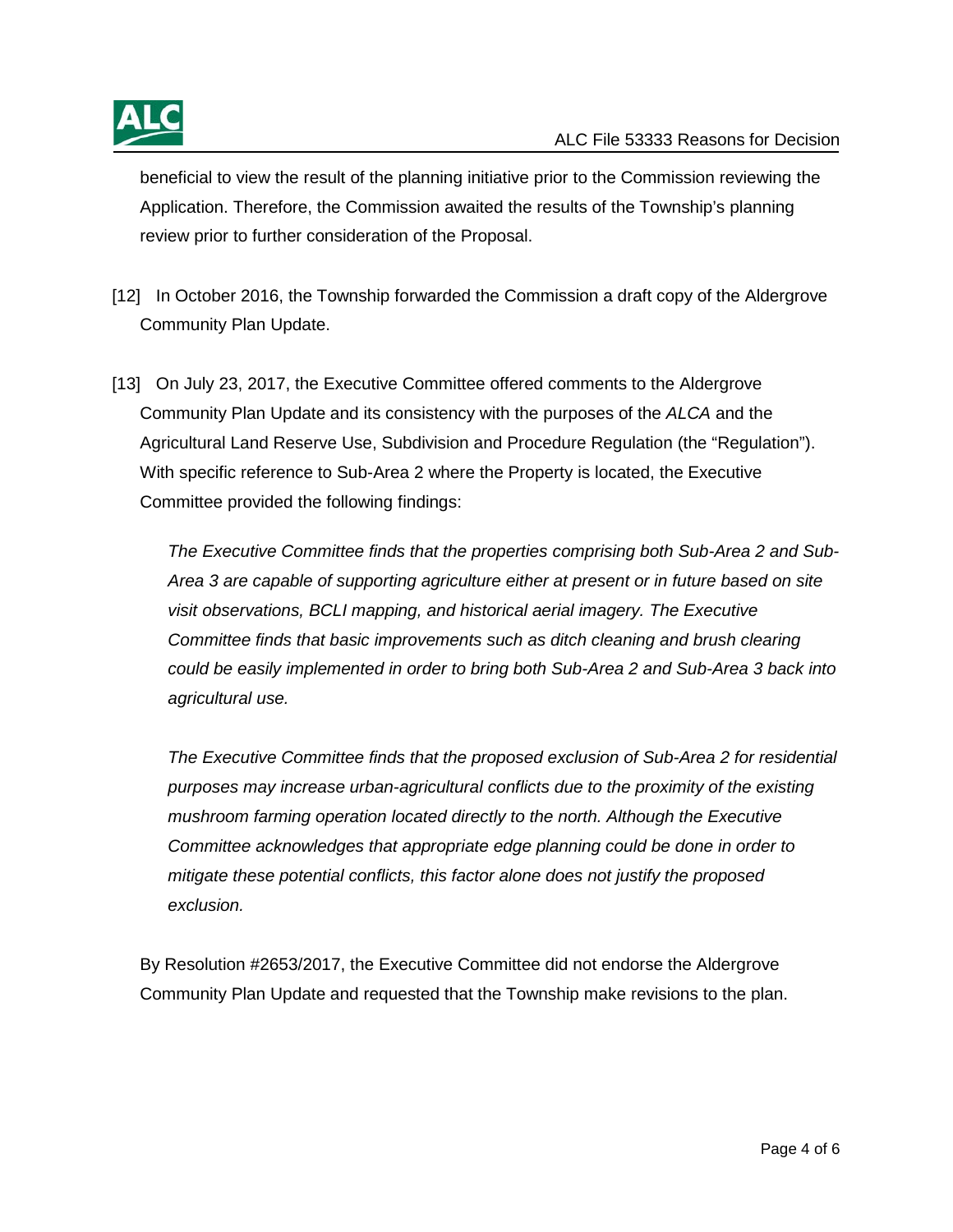

## **EVIDENCE AND FINDINGS**

[14] To assess agricultural capability on the Property, the Executive Committee referred to agricultural capability ratings. The ratings are identified using the BC Land Inventory (BCLI), 'Land Capability Classification for Agriculture in B.C.' system. The improved agricultural capability ratings applicable to the Property are Class 2 and 3, more specifically, approximately, 65% (6:2W 4:3W), 15% (7:2T 3:3DW), 10% (4:2T 4:2WA 2:3DW), 5% (5:3T 3:2T 2:3DW), and 5% 3DW.

Class 2 - land is capable of producing a wide range of crops. Minor restrictions of soil or climate may reduce capability but pose no major difficulties in management.

Class 3 - land is capable of producing a fairly wide range of crops under good management practices. Soil and/or climate limitations are somewhat restrictive.

The limiting subclasses associated with this parcel of land are W (excess water), T (topography), D (undesirable soil structure), and A (soil moisture deficiency).

- [15] Based on the agricultural capability ratings identified in the BCLI map, the Panel finds that the Property has prime agricultural capability.
- [16] On June 23, 2017, the Executive Committee completed a site visit in advance of its review of the Aldergrove Community Plan Update for four Sub-Areas. During the site visit, the Executive Committee made the following observations about Sub-Area 2:
	- Sub-Area 2 is not currently cultivated;
	- Sub-Area 2 is primarily covered in fallow field and brush with some treed areas primarily along the eastern edge;
	- Sub Area 2 has some areas found to be wetter than others, although not to the extent that would preclude agricultural use; and,
	- Sub-Area 2 has existing drainage.